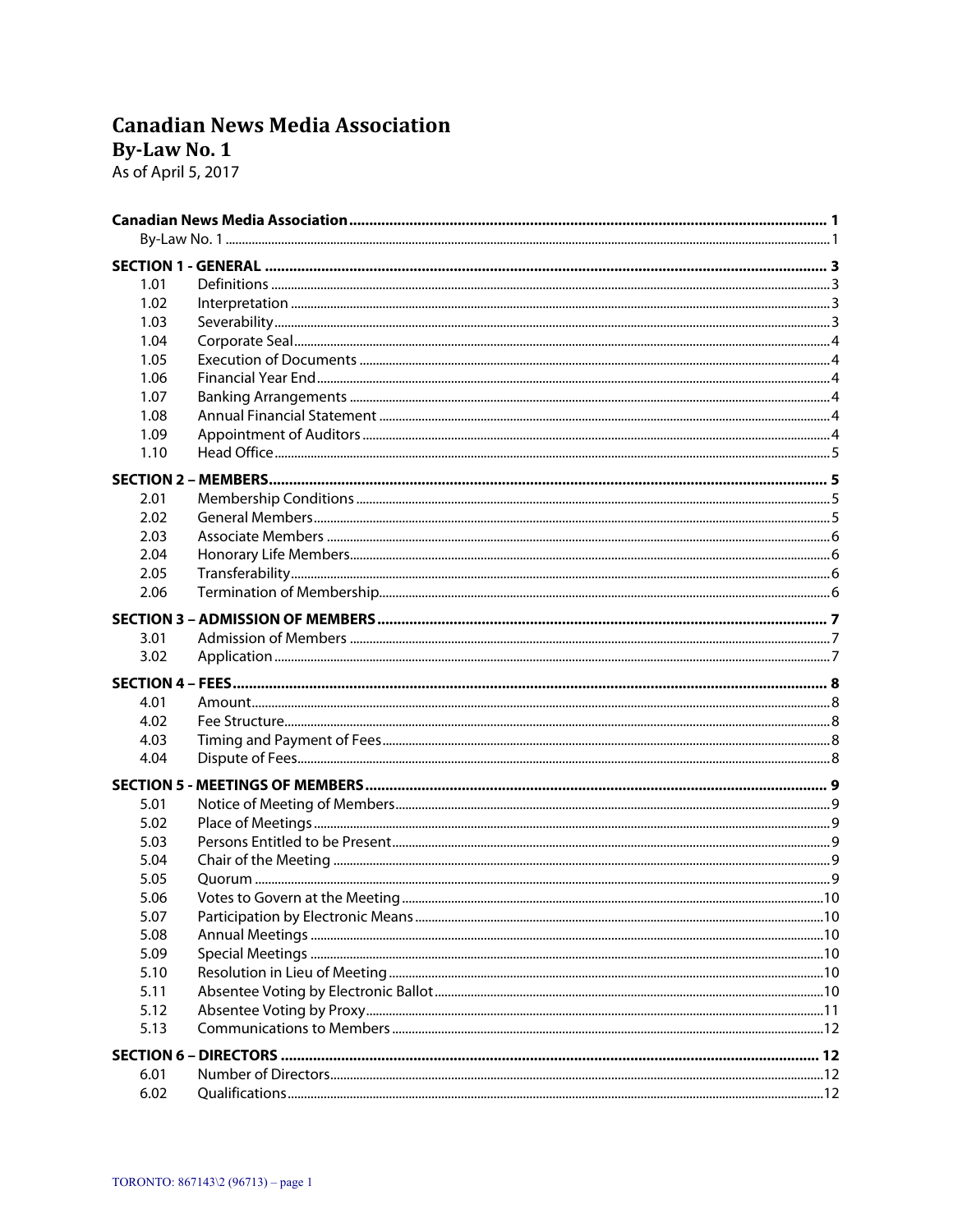| 6.03  |  |
|-------|--|
| 6.04  |  |
| 6.05  |  |
| 6.06  |  |
|       |  |
| 7.01  |  |
| 7.02  |  |
| 7.03  |  |
| 7.04  |  |
| 7.05  |  |
| 7.06  |  |
| 7.07  |  |
| 7.08  |  |
| 7.09  |  |
|       |  |
| 8.01  |  |
| 8.02  |  |
| 8.03  |  |
| 8.04  |  |
| 8.05  |  |
|       |  |
| 9.01  |  |
| 9.02  |  |
| 9.03  |  |
|       |  |
| 10.01 |  |
|       |  |
| 11.01 |  |
| 11.02 |  |
| 11.03 |  |
| 11.04 |  |
| 11.05 |  |
|       |  |
| 12.01 |  |
|       |  |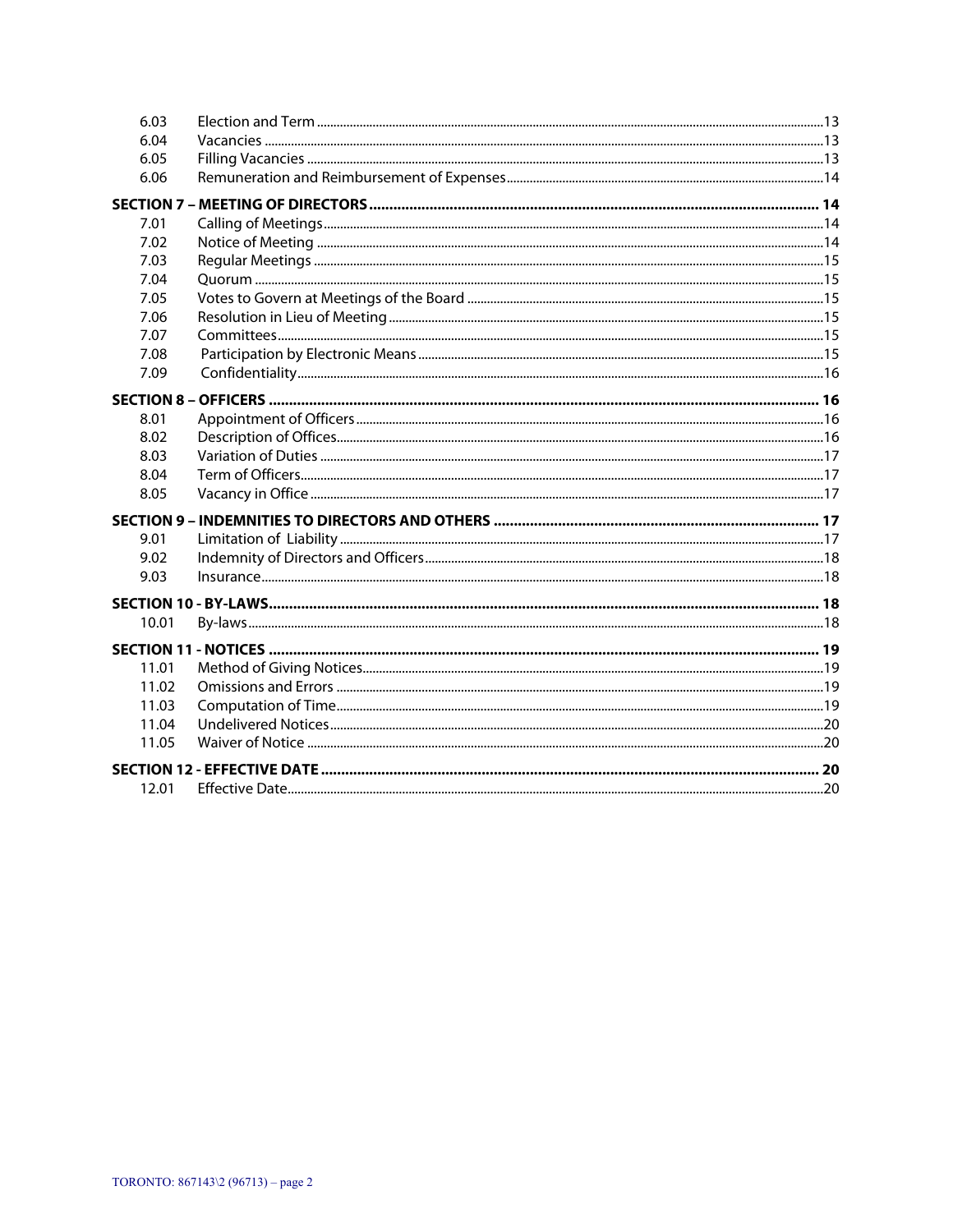**BE IT ENACTED** as a by-law of the CANADIAN NEWS MEDIA ASSOCIATION as follows:

## **SECTION 1 - GENERAL**

#### **1.01 Definitions**

In this by-law and all other by-laws of the Corporation, unless the context otherwise requires:

- a) **"Act"** means the Canada Not-For-Profit Corporations Act S.C. 2009, c.23 including the Regulations made pursuant to the Act, and any statute or regulations that may be substituted, as amended from time to time;
- b) **"Articles**" means the original or restated articles of incorporation or articles of amendment, amalgamation, continuance, reorganization, arrangement or revival of the Corporation;
- c) **"Board"** means the Board of Directors of the Corporation and "Director" means a member of the Board;
- d) **"By-laws"** means this by-law and any other by-law of the Corporation as amended and which are, from time to time, in force and effect;
- e) **"Meeting of Members"** includes an annual meeting of Members or a special meeting of Members; **"special meeting of Members"** includes a meeting of any class or classes of Members and a special meeting of all Members entitled to vote at an annual meeting of Members;
- f) **"Member"** means only a person who has been admitted to membership in the Corporation pursuant to the provisions of this By-law;
- g) **"Ordinary resolution"** means a resolution passed by a majority of not less than 50% plus 1 (one) of the votes cast on that resolution;
- h) **"Regulations"** means the regulations made under the Act, as amended, restated or in effect from time to time; and
- i) **"Special resolution"** means a resolution passed by a majority of not less than two-thirds (2/3) of the votes cast on that resolution.

## **1.02 Interpretation**

In the interpretation of the By-laws, words in the singular include the plural and vice-versa, words in one gender include all genders, and "person" includes an individual, body corporate, partnership, trust and unincorporated organization.

Other than as specified in 1.01 above, words and expressions defined in the Act have the same meanings when used in the By-laws.

## **1.03 Severability**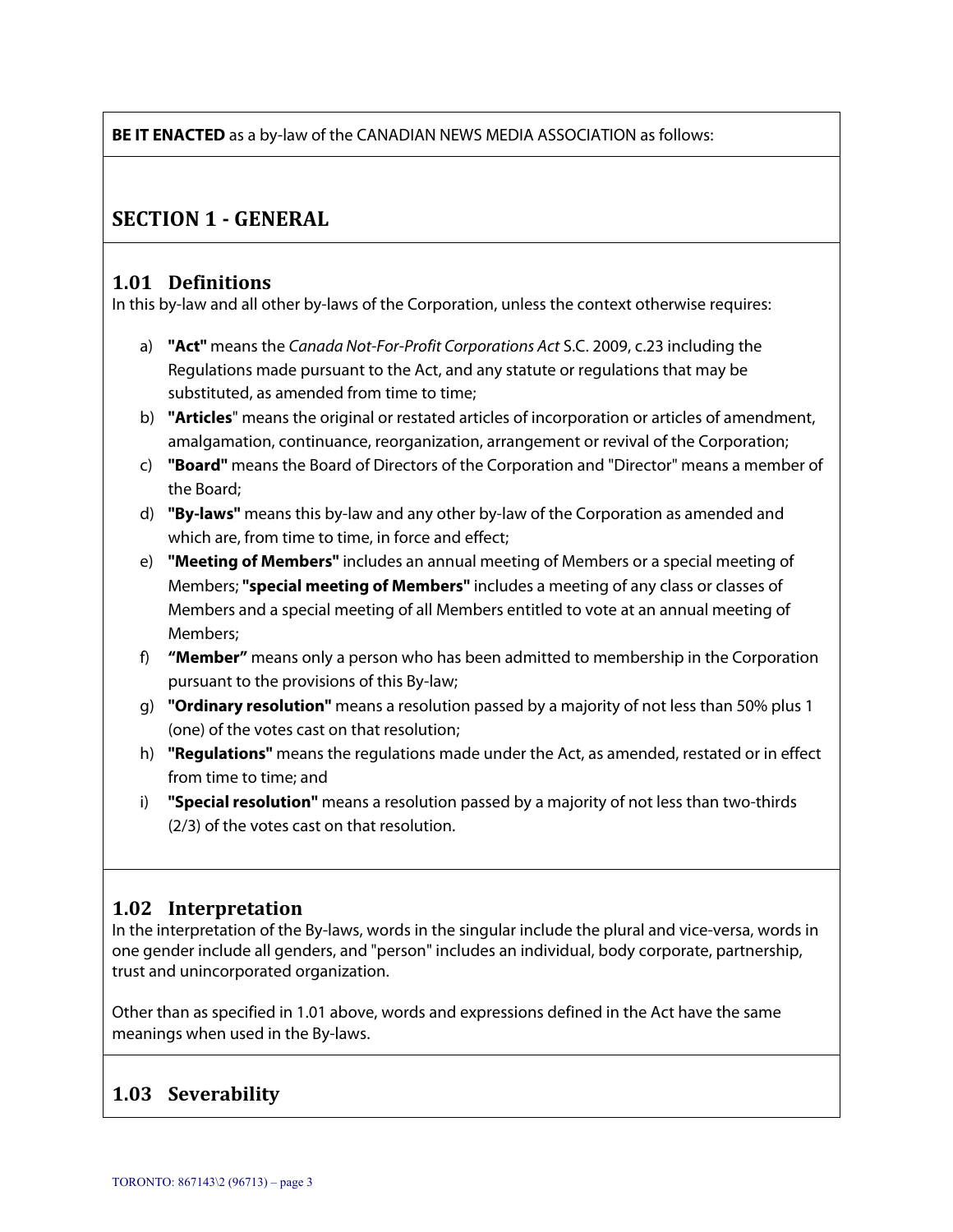The invalidity or unenforceability of any provision of this By-law shall not affect the validity or enforceability of the remaining provisions of this By-law.

## **1.04 Corporate Seal**

The Corporation may have a corporate seal in the form approved from time to time by the Board. If a corporate seal is approved by the Board, the Secretary of the Corporation shall be the custodian of the corporate seal.

#### **1.05 Execution of Documents**

Deeds, transfers, assignments, contracts, obligations and other instruments in writing requiring execution by the Corporation may be signed by two (2) persons, one of whom holds the office of President or Director and the other of whom holds one of the said offices or the office of Secretary, Treasurer or any other office created by By-law or by resolution of the Board of Directors. In addition, the Board may from time to time direct the manner in which and the person or persons by whom a particular document or type of document shall be executed. Any person authorized to sign any document may affix the corporate seal (if any) to the document. Any signing officer may certify a copy of any instrument, resolution, By-law or other document of the Corporation to be a true copy thereof.

### **1.06 Financial Year End**

Unless otherwise ordered by the Board of Directors, the financial year end of the Corporation shall be December 31 in each year.

#### **1.07 Banking Arrangements**

The banking business of the Corporation shall be transacted at such bank, trust company or other firm or corporation carrying on a banking business in Canada or elsewhere as the Board may designate, appoint or authorize from time to time by resolution. The banking business or any part of it shall be transacted by an officer or officers of the Corporation and/or other persons as the Board may by resolution from time to time designate, direct or authorize.

## **1.08 Annual Financial Statement**

The Corporation shall send to the members a copy of the annual financial statements and other documents referred to in Section 172(1) (Annual Financial Statements) of the Act or a copy of a publication of the Corporation reproducing the information contained in the documents. Instead of sending the documents, the Corporation may send a summary to each Member along with a notice informing the Member of the procedure for obtaining a copy of the documents themselves free of charge. The Corporation is not required to send the documents or a summary to a Member who, in writing, declines to receive such documents.

## **1.09 Appointment of Auditors**

The Members shall at each annual meeting appoint an auditor or auditors to hold office until the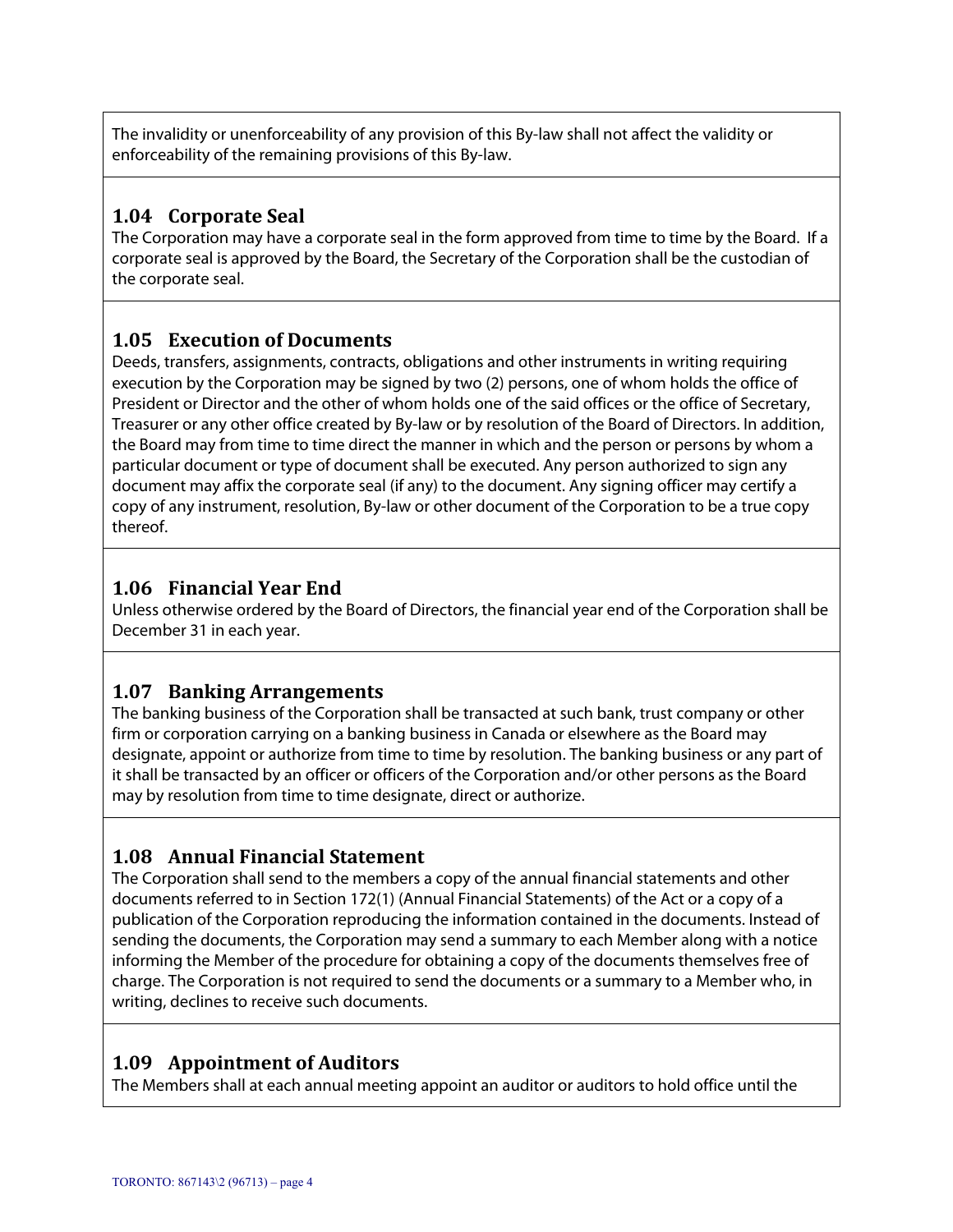next annual meeting, provided that the Directors may fill any casual vacancy in the office of auditor. The duty of the auditor or auditors shall be to examine and audit the books and accounts of the Corporation or of any officer or employee as such, or of the committees and to make a report at the annual meeting. The remuneration of the auditor shall be fixed by the Board of Directors.

### **1.10 Head Office**

Until changed by the Board of Directors in accordance with the Act, the head office of the Corporation shall be in the City of Toronto, in the Province of Ontario.

# **SECTION 2 – MEMBERS**

### **2.01 Membership Conditions**

Subject to the Articles, there shall be three (3) classes of Members in the Corporation: General Members, Associate Members, and Honorary Life Members.

Members shall be entitled to the services offered by the Corporation, except that Associate Members shall not be entitled to receive any services provided by the Corporation to General Members that are determined by the Board of Directors by resolution at a meeting thereof to be confidential in nature and to be made available only to General Members.

## **2.02 General Members**

For the purposes of this section, the definition of a newspaper shall be determined by the Board of Directors from time to time.

- a) General membership in the Corporation shall be open to individuals or companies who own and publish newspapers in Canada, as well as to those others who the Board determines to accept as General Members.
- b) The term of membership of a General Member shall be annual, subject to renewal in accordance with the policies of the Corporation.
- c) As set out in the Articles, each General Member shall be entitled to receive notice of and to attend and be heard at all meetings of the Members of the Corporation (except for meetings at which only holders of another specified class of Members of the Corporation are entitled to vote separately as a class).
- d) As set out in the Articles, at each meeting of Members and subject to paragraph (e) below, each General Member shall have the number of votes equal to its proportionate share of the circulation of all of the newspapers owned and operated by all of the General Members.
- e) As set out in the Articles, a General Member's proportionate share shall be established by the Board of Directors.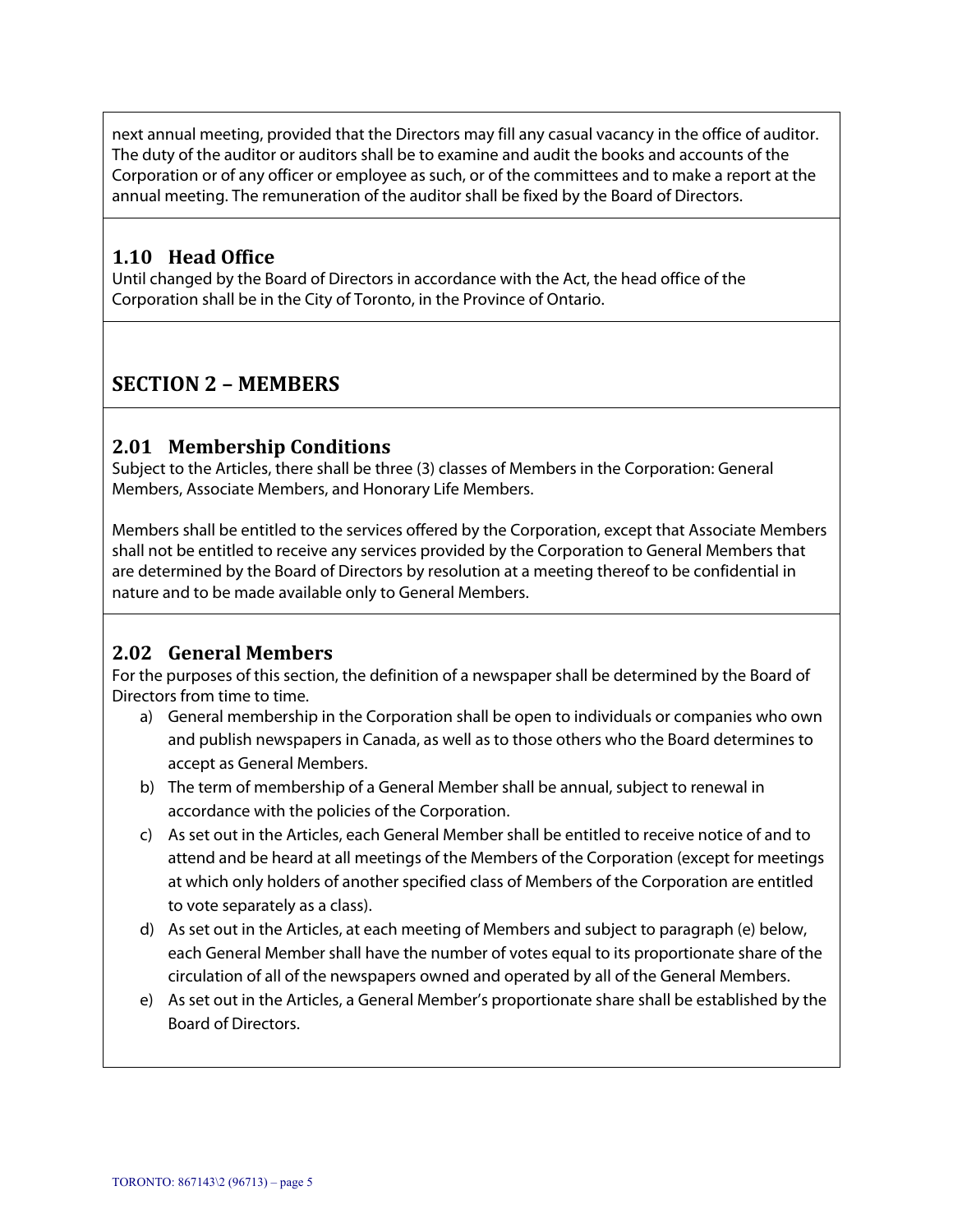#### **2.03 Associate Members**

- a) Associate membership shall be open to associations, firms, companies and corporations falling within classes determined by resolution by the Board of Directors, which may be amended from time to time.
- b) The term of membership of an Associate Member shall be annual, subject to renewal in accordance with the policies of the Corporation.
- c) As set out in the Articles, Associate Members shall not be entitled to receive notice of or to attend or be heard at any meeting of the Members of the Corporation and shall not be entitled to vote at any such meeting (except where the Associate Members are entitled to vote separately as a class as provided in the Act).
- d) As set out in the Articles, Associate Members are not entitled to vote separately as a class or group on a proposal to:
	- i. effect an exchange, reclassification or cancellation of all or part of the memberships of the Associate Members; or
	- ii. create a new class or group of members having rights equal or superior to those of the Associate Members.

#### **2.04 Honorary Life Members**

- a) Honorary Life Members shall consist of those General Members who have been awarded such status by the Board in recognition of meritorious services beyond the normal and regular duties of membership in and on behalf of the Corporation and to friends of the Corporation and who, over a period of years, have contributed their support and understanding towards the improvement of journalism in Canada.
- b) Each Honorary Life Member shall be entitled to receive notice of and to attend and to be heard at all meetings of the Members of the Corporation but shall not be entitled to vote at all such meetings.

#### **2.05 Transferability**

Membership in the Corporation shall not be transferable.

#### **2.06 Termination of Membership**

A membership in the Corporation is terminated when:

- a) the Member dies, or, in the case of a Member that is a corporation, the corporation is dissolved;
- b) a Member fails to maintain any qualifications for membership described in Section 2 of this By-law;
- c) a Member has been taken over by or amalgamated with another Member and has given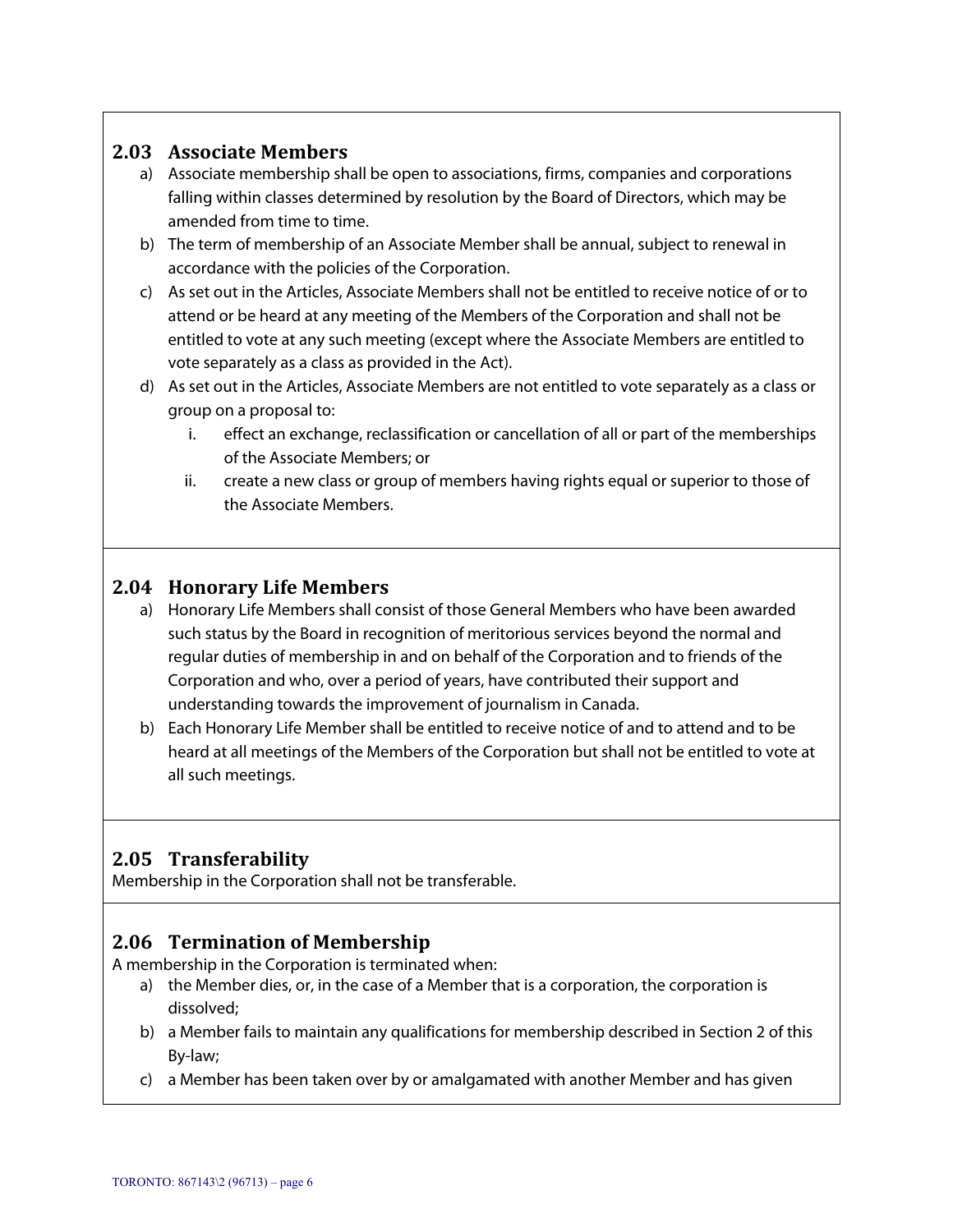notice of withdrawal;

- d) with the consent of all other Members, the Member resigns by delivering a written resignation to the Chairman of the Corporation in which case such resignation shall be effective on the date specified in the resignation;
- e) the Member is expelled or its membership is otherwise terminated in accordance with the Articles or By-laws;
- f) if it is a General Member, it ceases to publish any newspapers in Canada and gives written notice thereof to the Chairman, upon the expiry of the financial year of the Corporation in which such notice is received;
- g) the Member's term of membership expires; or
- h) the Corporation is liquidated or dissolved under the Act.

Subject to the Articles, upon any termination of membership, the rights of the Member, including any rights in the property of the Corporation, automatically cease to exist; provided that any termination of membership shall not terminate any financial obligations of such Member to the Corporation or to the other Members incurred prior to termination.

# **SECTION 3 – ADMISSION OF MEMBERS**

#### **3.01 Admission of Members**

Membership as an Associate Member or General Member shall be granted to those who apply in accordance with this By-law and whose applications are approved by the Board of Directors. The Board of Directors may refuse any application in its sole discretion. Every application for membership shall be in the form to be prescribed from time to time by the Board and shall be signed by the proposed Member or its authorized officer. In the case of General Members, the application shall state the name of the person who is to represent the General Member at meetings of the Corporation and as a Director, if elected, and indicate who shall be liable for the payment of the membership fees and special assessments payable under the provisions of this By-law.

#### **3.02 Application**

Every application shall be accompanied by a cheque, credit card or electronic payment payable to the Corporation for, in the case of an Associate Member, the annual fee and, in the case of a General Member, the amount of the quarterly membership fee which would be payable by the applicant if admitted to membership or for that part of such quarterly membership fee in the case of a General Member which is proportionate to the period from the date of the application to the end of the current quarter. The application shall be delivered to the Chairman.

Upon approval of such application by the Board, the proposed Member shall be admitted to the membership of the Corporation and the proposed Member shall be deemed to have agreed to be bound by the by-laws and resolutions of the Corporation.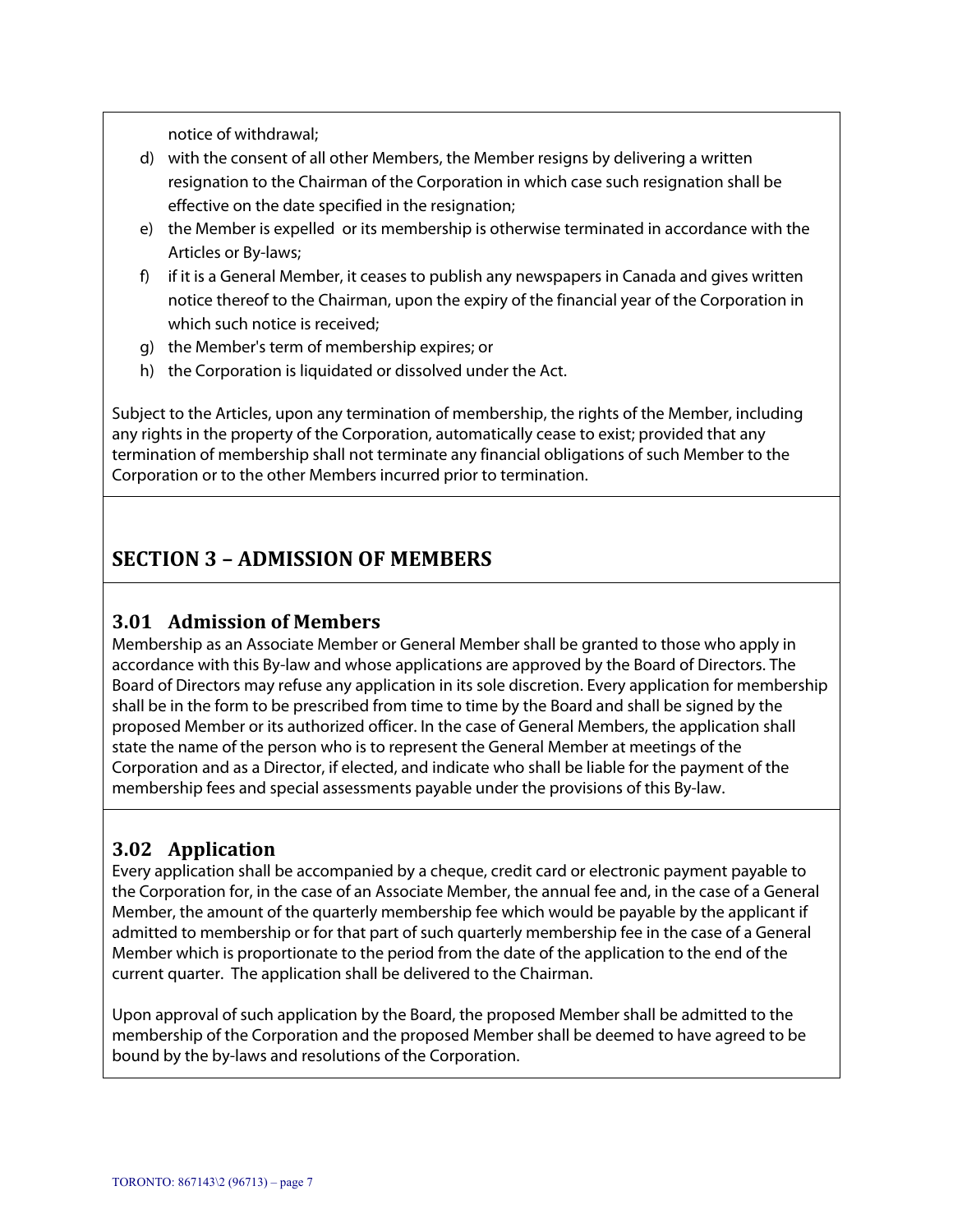## **SECTION 4 – FEES**

#### **4.01 Amount**

Each Member shall pay its membership fees which shall consist of an amount determined by the Board as set out in Section 4.02.

#### **4.02 Fee Structure**

Membership fees shall be determined as follows:

a) Associate Members

The fee payable by Associate Members shall be fixed by resolution of the Board and may be amended by the Board from time to time in accordance with the policy of the Corporation.

#### b) General Members

There shall be two classes of fees for General Members as fixed by resolution of the Board from time to time in accordance with the policy of the Corporation. The fee payable shall depend on whether a General Member is classified as a "daily newspaper" or a "community newspaper", as determined by the Board pursuant to the membership assessment policy of the Corporation.

For the purposes of this section, definitions of "daily newspaper" and "community newspaper" shall be set by the board of directors.

c) Honourary Life Members There shall be no dues or fees payable by Honourary Life Members.

#### **4.03 Timing and Payment of Fees**

Membership fees of General Members shall be payable at the head office of the Corporation quarterly in advance, upon the first days of January, April, July and October in each year, but may be paid yearly in advance on the first day of July. Membership fees of Associate Members shall be payable at the head office of the Corporation yearly in advance on the first day of January.

#### **4.04 Dispute of Fees**

In the event of any difference of opinion as to the membership fees to be paid by a Member, the Board shall hear the representations of the Member. The decision of the Board as to the fees payable by such Member shall be final and binding on the Member and on the Corporation.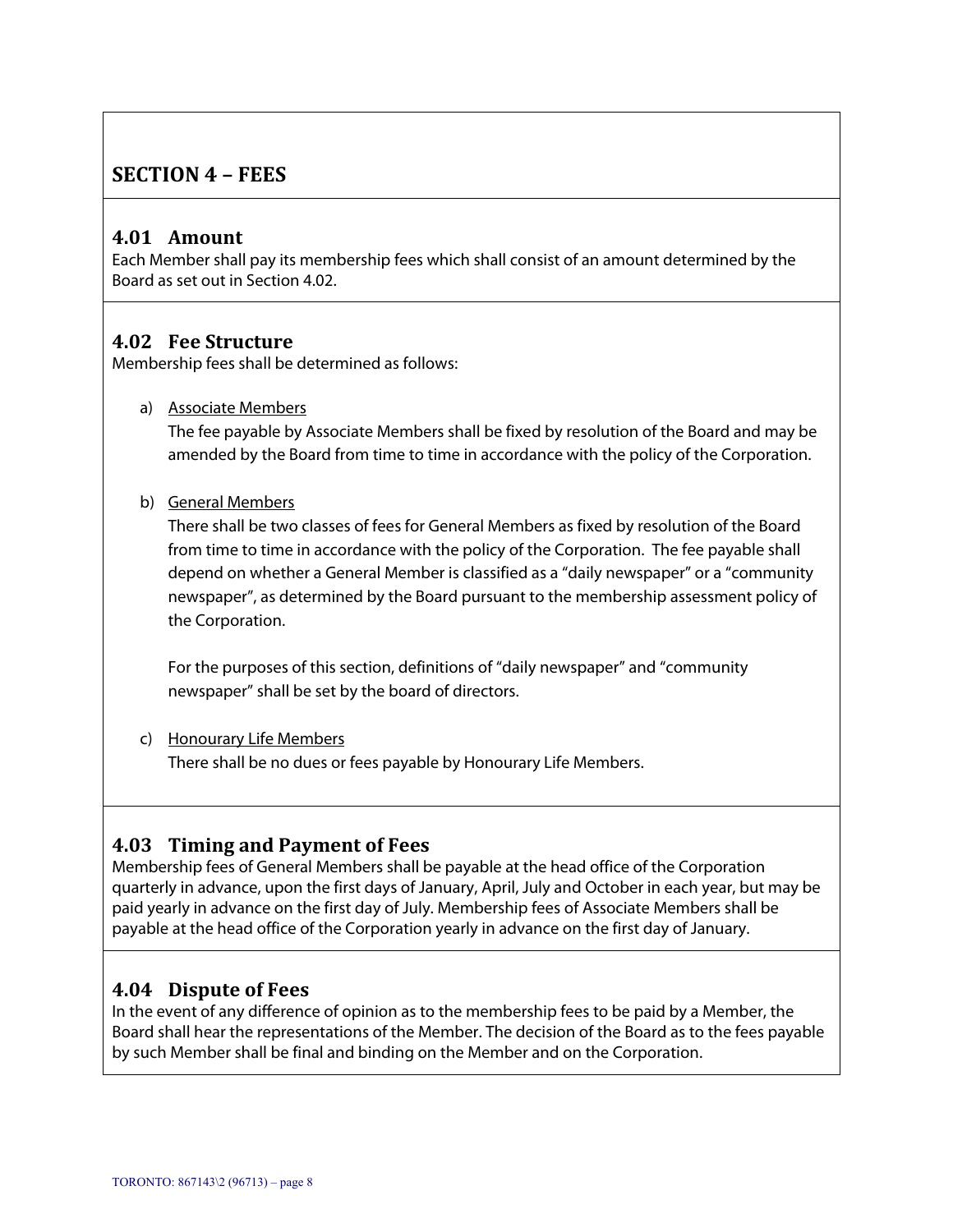# **SECTION 5 ‐ MEETINGS OF MEMBERS**

### **5.01 Notice of Meeting of Members**

Notice of the time and place of a Meeting of Members shall be given to each Member entitled to vote at the meeting, and to the Directors and the Corporation's auditor, by the following means:

- a) by mail, courier or personal delivery to each Member entitled to vote at the meeting, during a period of 21 to 60 days before the day on which the meeting is to be held; or
- b) by telephonic, electronic or other communication facility to each Member entitled to vote at the meeting, during a period of 21 to 35 days before the day on which the meeting is to be held.

#### **5.02 Place of Meetings**

Subject to compliance with Section 159 (Place of Members' Meetings) of the Act, meetings of the Members may be held at any place within Canada determined by the Board or, if all of the Members entitled to vote at such meeting so agree, outside Canada.

### **5.03 Persons Entitled to be Present**

The only persons entitled to be present at a meeting of Members shall be those entitled to vote at the meeting, the Directors and the public accountant of the Corporation and such other persons who are entitled or required under any provision of the Act, Articles or By-laws of the Corporation to be present at the meeting. Any other person may be admitted only on the invitation of the Chair of the meeting or by resolution of the Members.

#### **5.04 Chair of the Meeting**

In the event that the Chairman, the Vice Chairman and the Treasurer are absent, the Members who are present and entitled to vote at the meeting shall choose one of their Members to chair the meeting.

#### **5.05 Quorum**

- a) A quorum for any meetings of the Members (unless a greater number of Members are required to be present by the Act) shall be 20 General Members at the meeting. If a quorum is present at the opening of a meeting of Members, the Members present may proceed with the business of the meeting even if a quorum is not present throughout the meeting.
- b) If a quorum is not present within 30 minutes after the scheduled time for the opening of a meeting of Members, the Members present may adjourn the meeting to a fixed time and place but may not transact any other business.
- c) The quorum at an adjourned meeting of Members shall be the presence of those Members entitled to vote who are present at the meeting.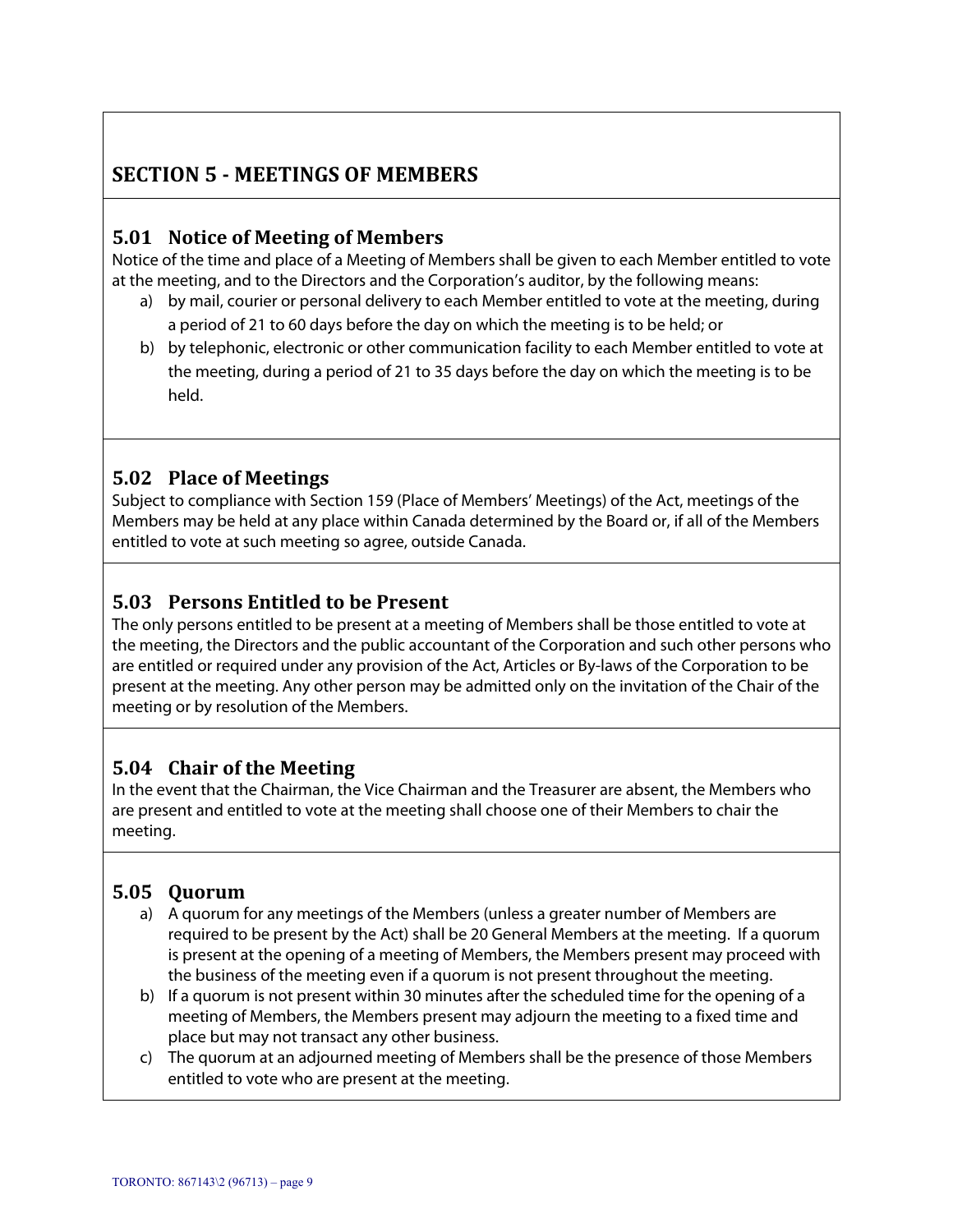## **5.06 Votes to Govern at the Meeting**

At any meeting of the Members every question shall, unless otherwise provided by the Articles or Bylaws or by the Act, be determined by a majority of the votes cast on the question. At any meeting, unless a ballot is requested by ten (10) or more General Members, a declaration by the Chair of the meeting that a resolution has been carried or carried unanimously or by any particular majority shall be conclusive evidence of the fact. In case of an equality of votes either on a show of hands or on the results of electronic voting, the Chair of the meeting in addition to an original vote shall have a second and deciding vote.

## **5.07 Participation by Electronic Means**

If the Corporation chooses to make available a telephonic, electronic or other communication facility that permits all participants to communicate adequately with each other during a meeting of Members, any person entitled to attend such meeting may participate in the meeting by means of such telephonic, electronic or other communication facility in the manner provided by the Act. A person participating in a meeting by such means is deemed to be present at the meeting. Notwithstanding any other provision of this By-law, any person participating in a meeting of Members pursuant to this section who is entitled to vote at that meeting may vote, in accordance with the Act, by means of any telephonic, electronic or other communication facility that the Corporation has made available for that purpose.

## **5.08 Annual Meetings**

An annual meeting shall be held at least once in every calendar year and not more than fifteen (15) months after the holding of the last preceding annual meeting, and at such time and place as the Directors may determine. At such meeting, written reports of the business transacted during the preceding year shall be submitted by the Directors.

## **5.09 Special Meetings**

Special meetings of Members may be called at any time by the Chairman or by resolution of the Board; and the Chairman shall on the written requisition of at least one-half (1/2) of the number of General Members call a special meeting.

## **5.10 Resolution in Lieu of Meeting**

A resolution signed by all the Members entitled to vote on that resolution at a meeting of the Members is as valid as if it had been passed at a meeting of the Members.

## **5.11 Absentee Voting by Electronic Ballot**

Pursuant to Section 171(1) (Absentee Voting) of the Act, a Member entitled to vote at a meeting of Members may vote by means of a telephonic, electronic or other communication facility if the Corporation has a system that:

- a) enables the votes to be gathered in a manner that permits their subsequent verification, and
- b) permits the tallied votes to be presented to the Corporation without it being possible for the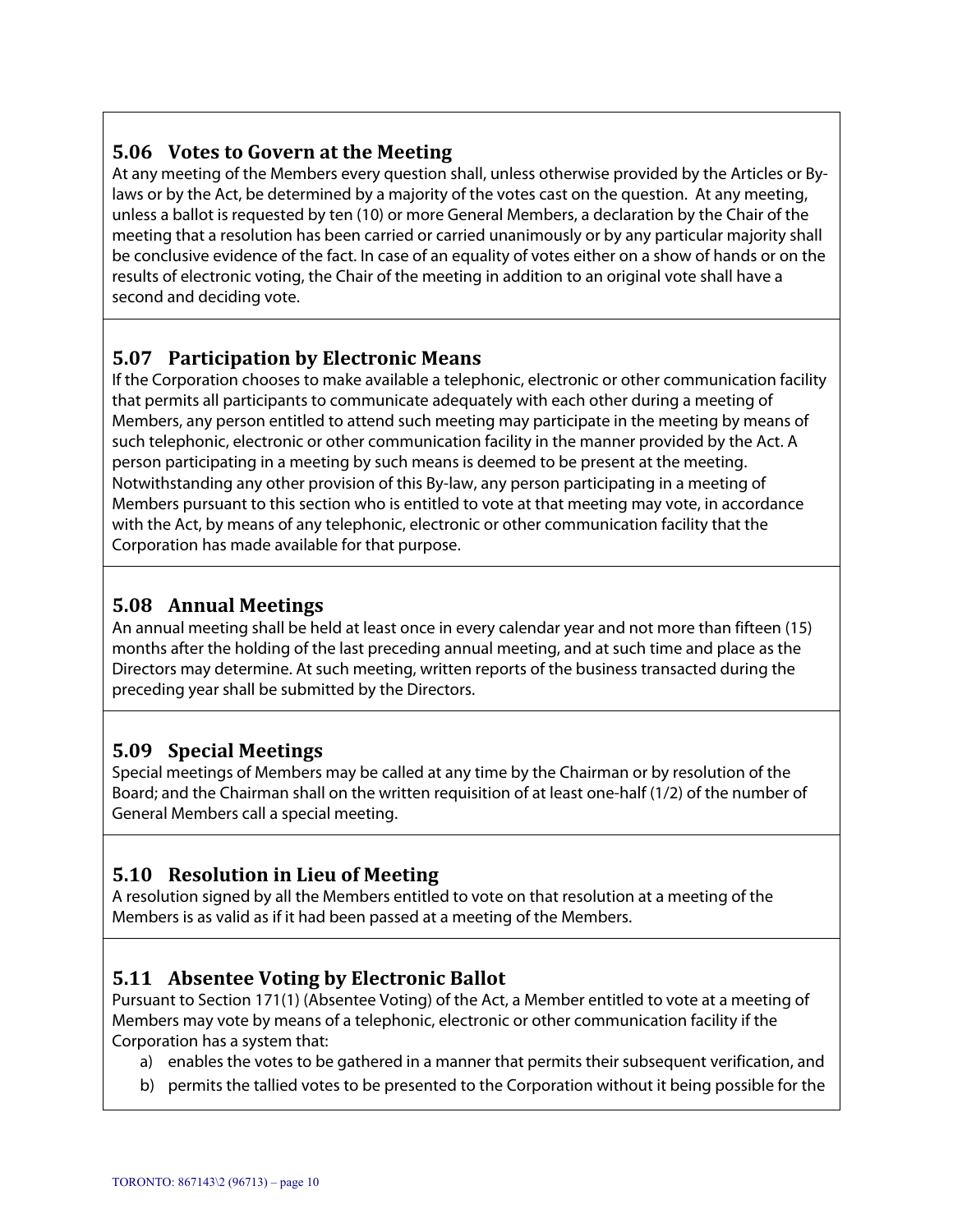Corporation to identify how each member voted.

#### **5.12 Absentee Voting by Proxy**

Pursuant to Section 171(1) of the Act, a Member entitled to vote at a meeting of Members may vote by proxy by appointing in writing a proxyholder, and one or more alternate proxyholders, who are not required to be Members, to attend and act at the meeting in the manner and to the extent authorized by the proxy and with the authority conferred by it subject to the following requirements:

- a) a proxy is valid only at the meeting in respect of which it is given or at a continuation of that meeting after an adjournment;
- b) a Member may revoke a proxy by depositing an instrument or act in writing executed or, in Quebec, signed by the Member or by their agent or mandatory
	- i. at the registered office of the Corporation no later than the last business day preceding the day of the meeting, or the day of the continuation of that meeting after an adjournment of that meeting, at which the proxy is to be used, or
	- ii. with the Chair of the meeting on the day of the meeting or the day of the continuation of that meeting after an adjournment of that meeting;
- c) a proxyholder or an alternate proxyholder has the same rights as the Member by whom they were appointed, including the right to speak at a meeting of Members in respect of any matter and, except where a proxyholder or an alternate proxyholder has conflicting instructions from more than one Member, to vote at the meeting by way of a show of hands;
- d) if a form of proxy is created by a person other than the Member, the form of proxy shall
	- i. indicate, in bold-face type,
		- A. the meeting at which it is to be used,
		- B. that the Member may appoint a proxyholder, other than a person designated in the form of proxy, to attend and act on their behalf at the meeting, and
		- C. instructions on the manner in which the member may appoint the proxyholder,
	- ii. contain a designated blank space for the date of the signature,
	- iii. provide a means for the Member to designate some other person as proxyholder, if the form of proxy designates a person as proxyholder,
	- iv. provide a means for the Member to specify that the membership registered in their name is to be voted for or against each matter, or group of related matters, identified in the notice of meeting, other than the appointment of a public accountant and the election of directors,
	- v. provide a means for the Member to specify that the membership registered in their name is to be voted or withheld from voting in respect of the appointment of a public accountant or the election of directors, and
	- vi. state that the membership represented by the proxy is to be voted or withheld from voting, in accordance with the instructions of the Member and that, if the Member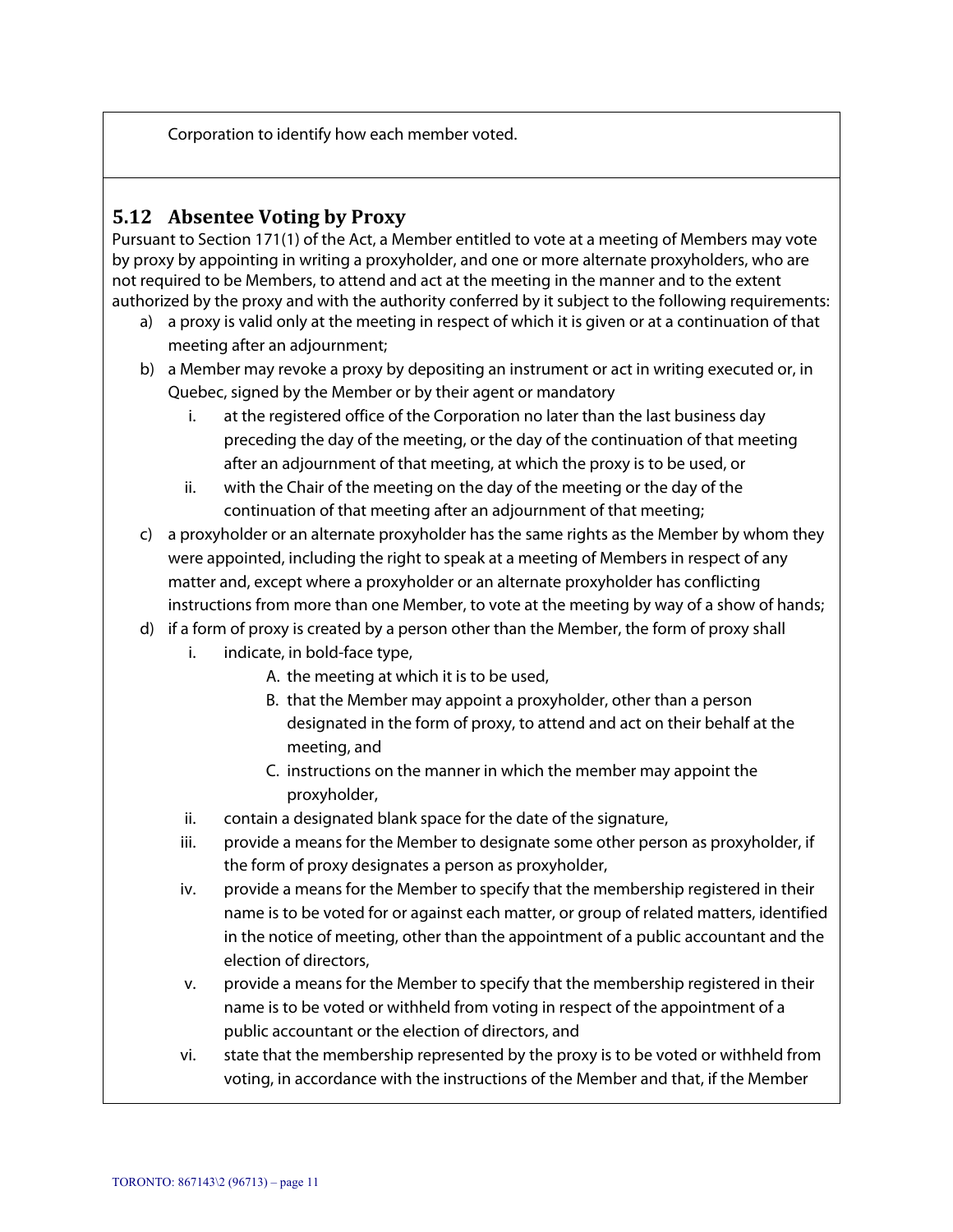specifies a choice under subparagraph (iv) or (v) with respect to any matter to be acted on, the membership is to be voted accordingly;

- e) a form of proxy may include a statement that, when the proxy is signed, the Member confers authority with respect to matters for which a choice is not provided in accordance with subparagraph (e)(iv) only if the form of proxy states, in bold-face type, how the proxyholder is to vote the membership in respect of each matter or group of related matters;
- f) if a form of proxy is sent in electronic form, the requirements that certain information be set out in bold-face type are satisfied if the information in question is set out in some other manner so as to draw the addressee's attention to the information; and
- g) a form of proxy that, if signed, has the effect of conferring a discretionary authority in respect of amendments to matters identified in the notice of meeting or other matters that may properly come before the meeting must contain a specific statement to that effect.

## **5.13 Communications to Members**

Any Member or Members receiving any bulletins or other reports from the Corporation shall be deemed to do so with the knowledge that the Corporation does not guarantee nor accept responsibility for the correctness of the information and the Corporation, its officers, representatives, committee members, agents and servants shall not be liable to any Member or Members or other persons for any damage caused directly or indirectly by any act, omission or neglect of the Corporation, its officers, representatives, committee members, agents and servants.

# **SECTION 6 – DIRECTORS**

#### **6.01 Number of Directors**

The Board shall consist of the number of directors specified in the Articles. If the Articles provide for a minimum and maximum number of directors, the Board shall be comprised of the fixed number of directors as determined from time to time by the Members by Ordinary resolution or, if the Ordinary resolution empowers the directors to determine the number, by resolution of the Board.

## **6.02 Qualifications**

Each director shall be an individual who is not less than 18 years of age. No person shall be a director who has been found by a court in Canada or elsewhere to be mentally incompetent, who is incapable, or who has the status of bankrupt.

A Director must be a Member of the Corporation. Persons elected as Directors shall reflect the linguistic diversities of the membership of the Corporation, the geographic regions of Canada and the relative circulations of the different Members.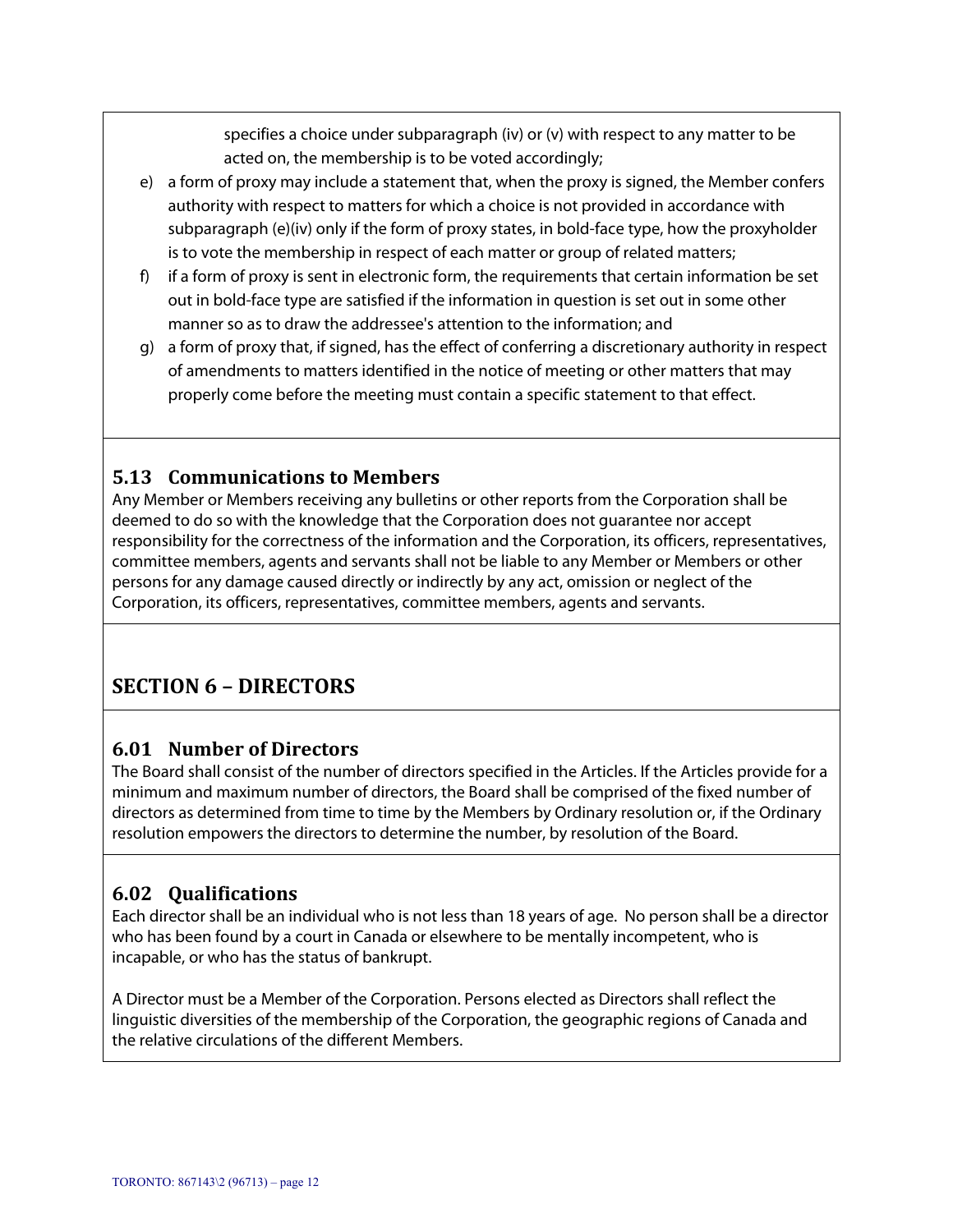## **6.03 Election and Term**

Subject to the Articles, the Members will elect the Directors at the first meeting of Members and at each succeeding meeting at which an election of Directors is required. Each Director shall retire at the annual meeting but shall be eligible for re-election if otherwise qualified.

The election of Directors shall not be by ballot unless the number of persons nominated exceeds the number of Directors to be elected.

#### **6.04 Vacancies**

The office of a Director shall be vacated immediately:

- a) if the Director resigns office by written notice to the Secretary, which resignation shall be effective at the time it is received by the Secretary or at the time specified in the notice, whichever is later;
- b) if the Director dies or becomes bankrupt;
- c) if the Director is found to be incapable of managing property by a court or under Ontario law;
- d) if, at an annual or special meeting of the Members, a resolution is passed by an ordinary resolution of General Members removing the Director before the expiration of the Director's term of office.

## **6.05 Filling Vacancies**

A vacancy on the Board shall be filled as follows:

- a) a quorum of Directors may fill a vacancy among the Directors;
- b) if there is not a quorum of Directors or there has been a failure to elect the minimum number of Directors set out in the Articles, the Directors in office shall, without delay, call a special meeting of Members to fill the vacancy and, if they fail to call such a meeting, the meeting may be called by any Member;
- c) if the vacancy occurs as a result of the Members removing a Director, the Members may fill the vacancy by a majority vote and any Director elected to fill the vacancy shall hold office for the remainder of the removed Director's term; and
- d) the Board may fill any other vacancy by a majority vote, and the appointee shall hold office for the remainder of the unexpired portion of the term of the vacating Director. After that, the appointee shall be eligible to be elected as Director.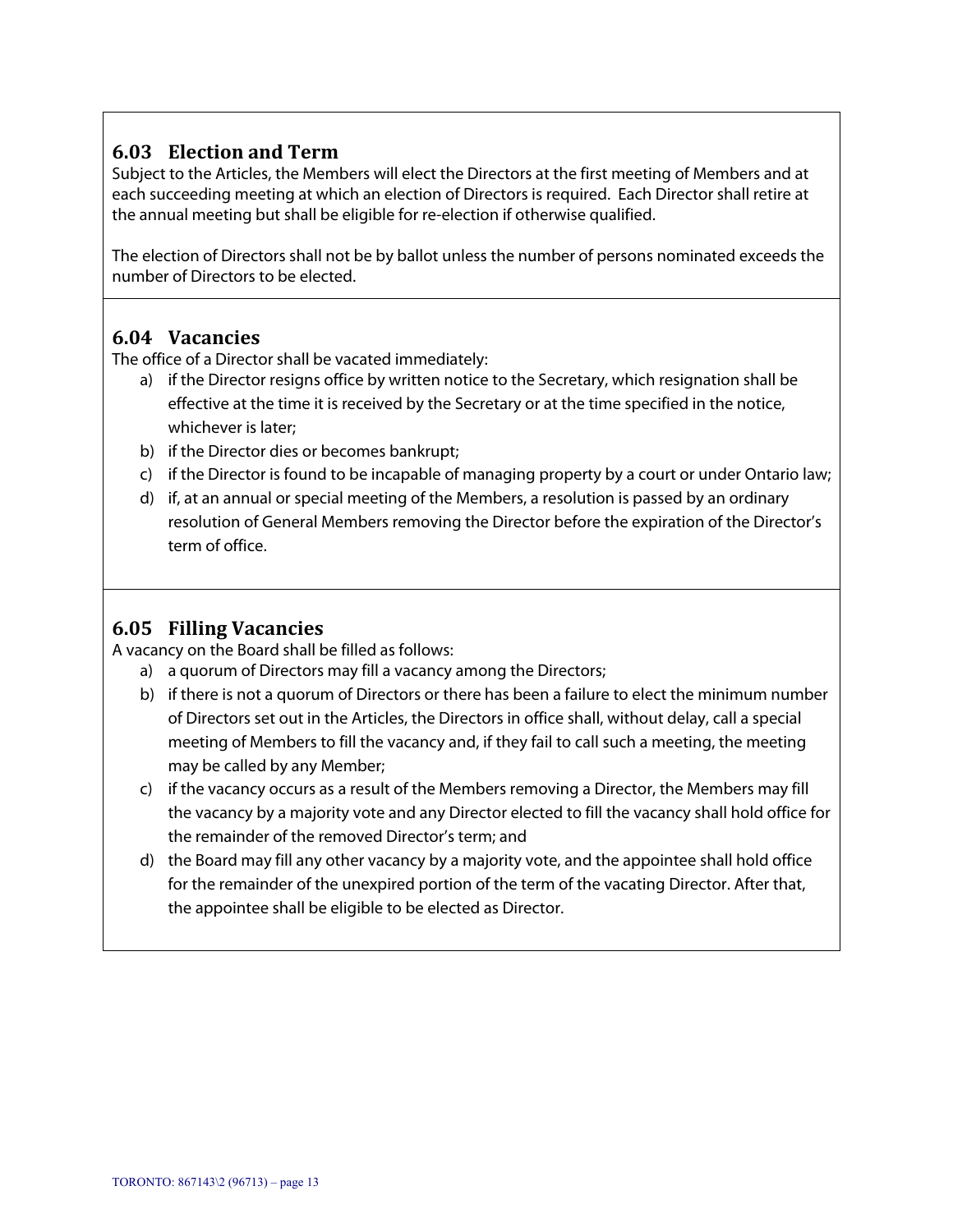## **6.06 Remuneration and Reimbursement of Expenses**

No member of the Board of Directors shall receive any remuneration and no Director shall directly or indirectly receive any profit form occupying the position of Director. However, at the discretion of the Board of Directors, Directors may be reimbursed for their costs when attending a meeting or meetings of the Board of Directors. Directors also may be paid remuneration and reimbursed for expenses incurred in connection with services they provide to the Corporation in their capacity other than as Directors, provided that the amount of any such remuneration or reimbursement is:

- a) considered reasonable by the Board;
- b) approved by the Board for payment; and,
- c) in compliance with the conflict of interest provisions of the Act.

## **SECTION 7 – MEETING OF DIRECTORS**

#### **7.01 Calling of Meetings**

Meetings of the Board may be called by the Chairman, the Vice Chairman, the President, the Treasurer or any three (3) Directors at any time.

## **7.02** Notice of Meeting

Notice of the time and place for the holding of a meeting of the Board shall be given to every Director of the Corporation not less than seven (7) days before the time when the meeting is to be held by one of the following methods:

- a) delivered personally to the latest address as shown in the last notice that was sent by the Corporation in accordance with Section 128 (Notice of Directors) or 134 (Notice of Change of Directors);
- b) mailed by prepaid ordinary mail to the Director's address as set out in (a);
- c) by telephonic, electronic or other communication facility at the Director's recorded address for that purpose; or
- d) by an electronic document in accordance with Part 17 of the Act.

Notice of a meeting shall not be necessary if all of the Directors are present, and none objects to the holding of the meeting, or if those absent have waived notice of or have otherwise signified their consent to the holding of such meeting. Notice of an adjourned meeting is not required if the time and place of the adjourned meeting is announced at the original meeting. Unless the By-law otherwise provides, no notice of meeting need specify the purpose or the business to be transacted at the meeting except that a notice of meeting of Directors shall specify any matter referred to in Section 138(2) (Limits on Authority) of the Act that is to be dealt with at the meeting.

A meeting of the Board shall be held without notice immediately after the conclusion of each annual meeting of Members for the purpose of appointing officers and members of committees and the chair thereof who shall hold office until the next annual meeting or until removed and to discuss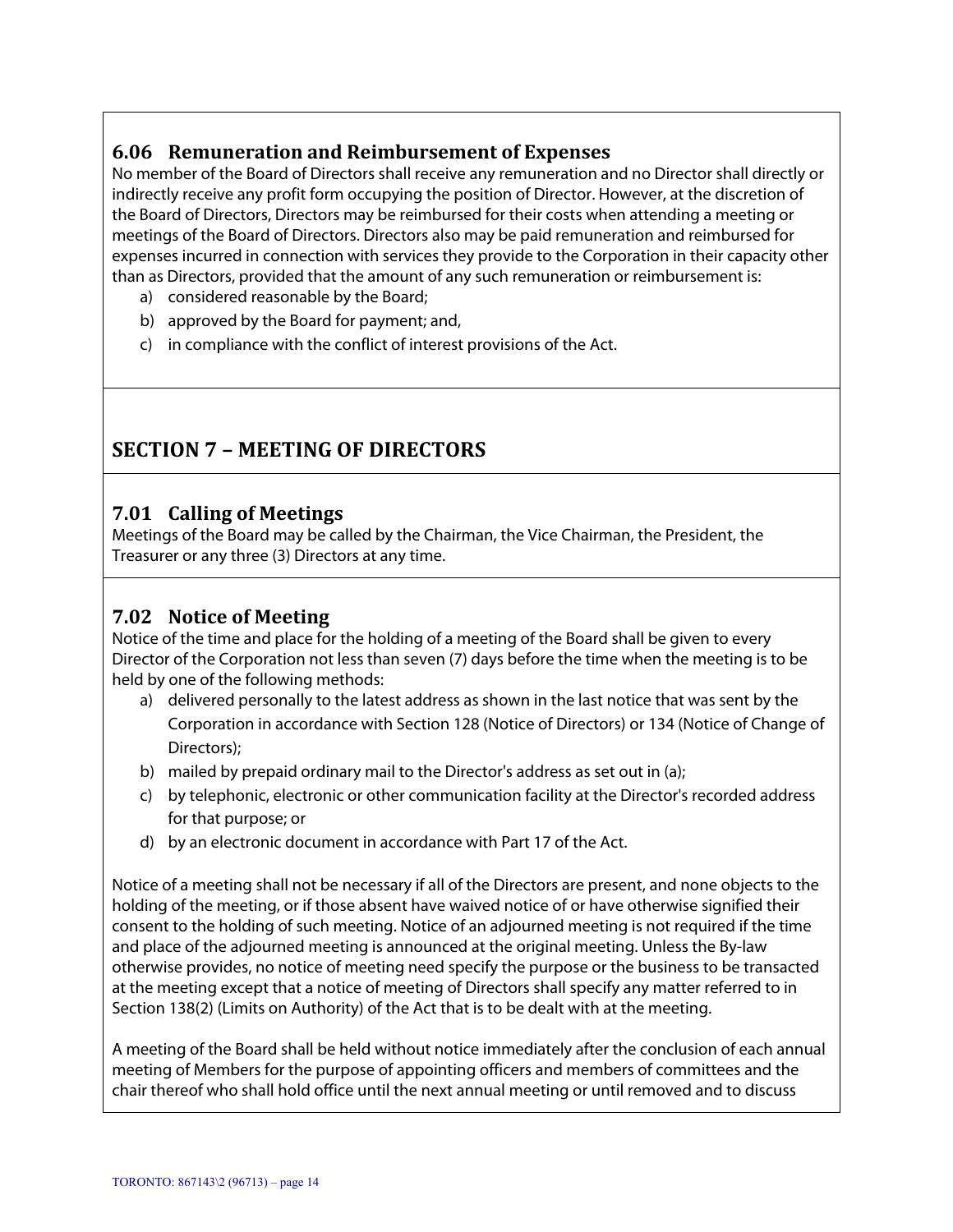such matters as are deemed necessary or desirable.

#### **7.03 Regular Meetings**

The Board may appoint a day or days in any month or months for regular meetings of the Board at a place and hour to be named. A copy of any resolution of the Board fixing the place and time of such regular meetings of the Board shall be sent to each Director forthwith after being passed, but no other notice shall be required for any such regular meeting except if Section 136(3) (Notice of Meeting) of the Act requires the purpose thereof or the business to be transacted to be specified in the notice.

#### **7.04 Quorum**

Five (5) Directors in office shall constitute a quorum for the transaction of business.

#### **7.05 Votes to Govern at Meetings of the Board**

At all meetings of the Board, every question shall be decided by a majority of the votes cast on the question. In the case of an equality of votes, the Chairman in addition to an original vote shall have a second or deciding vote.

### **7.06 Resolution in Lieu of Meeting**

A resolution, signed by all the directors entitled to vote on that resolution at a meeting of directors or of a committee of directors is as valid as if it had been passed at a meeting of directors or of a committee of directors.

#### **7.07 Committees**

The Board may from time to time appoint any committee or other advisory body, as it deems necessary or appropriate for such purposes and, subject to the Act, with such powers as the Board shall see fit. Any such committee may formulate its own rules of procedure, subject to such regulations or directions as the Board may from time to time make. The chair of any committee must be a Director of the Corporation. Members of any committee need not be Members of the Corporation. Any committee member may be removed by resolution of the Board. Such committees shall keep records of their proceedings and make reports to the Chairman and Directors from time to time as required. Except as otherwise prescribed by the Directors, a majority of members of a committee shall constitute a quorum. Except as expressly authorized by the Directors, a committee shall have no power to act on behalf of the Corporation or in its name.

#### **7.08 Participation by Electronic Means**

A Director may participate in a meeting of the Board or of a committee of the Board by telephonic, electronic or other communications facilities as permit all persons participating in the meeting to communicate with each other, and a Director participating in such a meeting by such means is deemed to be present at the meeting.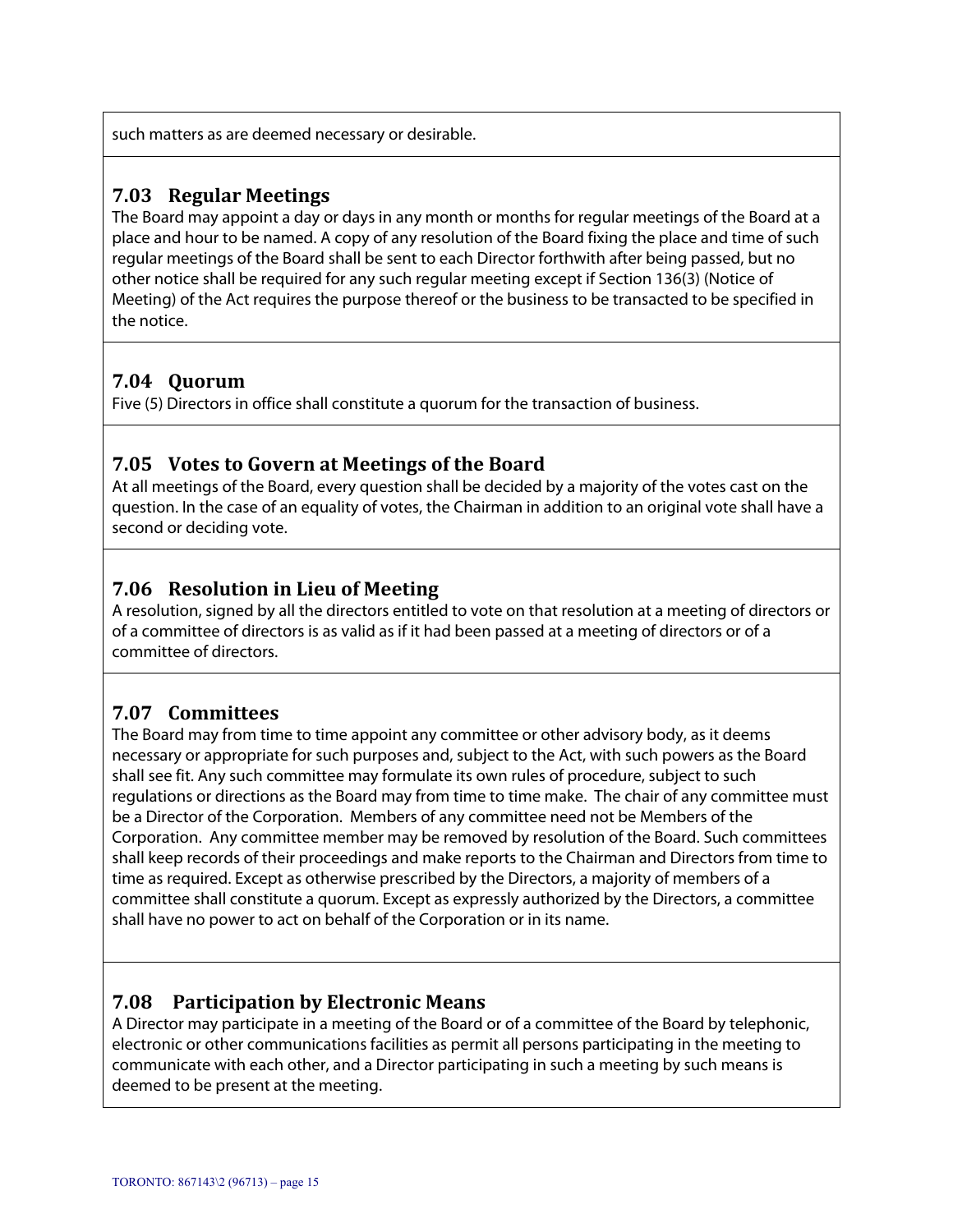# **7.09 Confidentiality**

Every director, officer, committee member, employee and volunteer, shall respect the confidentiality of matters brought before the Board or before any committee of the Board. Employees and volunteers shall also keep confidential matters that come to their attention as part of their employment or volunteer activities. If requested by the Board of Directors, each director, officer, committee member, employee and volunteer, shall sign an agreement to this effect.

# **SECTION 8 – OFFICERS**

### **8.01 Appointment of Officers**

The directors may, from time to time, designate the offices of the Corporation, appoint officers on an annual or more frequent basis, specify their duties and, subject to the Act, delegate to such officers the power to manage the affairs of the Corporation. A director may be appointed to any office of the Corporation. An officer may, but need not be, a director unless this By-law otherwise provides. Two or more offices may be held by the same person.

### **8.02 Description of Offices**

Unless otherwise specified by the Board which may, subject to the Act modify, restrict or supplement such duties and powers, the offices of the Corporation, if designated and if officers are appointed, shall have the following duties and powers associated with their positions:

- a) **Chairman** The Chairman shall be a Director and shall be elected from and by the Board of Directors and shall hold office for a period of one (1) year or until his successor is appointed and shall be eligible for re-election. The Chairman shall, when present, preside at all meetings of the Board of Directors and of the Members.
- b) **Vice Chairman** The Vice Chairman, if one is to be appointed, shall be a Director and shall be elected from and by the Board of Directors and shall hold office for a period of one (1) year or until his successor is appointed and shall be eligible for re-election. If the Chairman is absent or is unable or refuses to act, the Vice Chairman shall, when present, preside at all meetings of the Board of Directors and of the Members.
- c) **Treasurer**  The Treasurer, if one is to be appointed, shall be a Director and shall be elected from and by the Board of Directors and shall hold office for a period of one (1) year or until his successor is appointed and shall be eligible for re-election. If the Chairman or Deputy Chairman are absent or are unable or refuse to act, the Treasurer shall, when present, preside at all meetings of the Board of Directors and of the Members.
- d) **President and Chief Executive Officer**  The President shall be appointed by the Board of Directors and shall hold office during the pleasure of the Board of Directors. The President shall have such duties and powers as the Board may specify.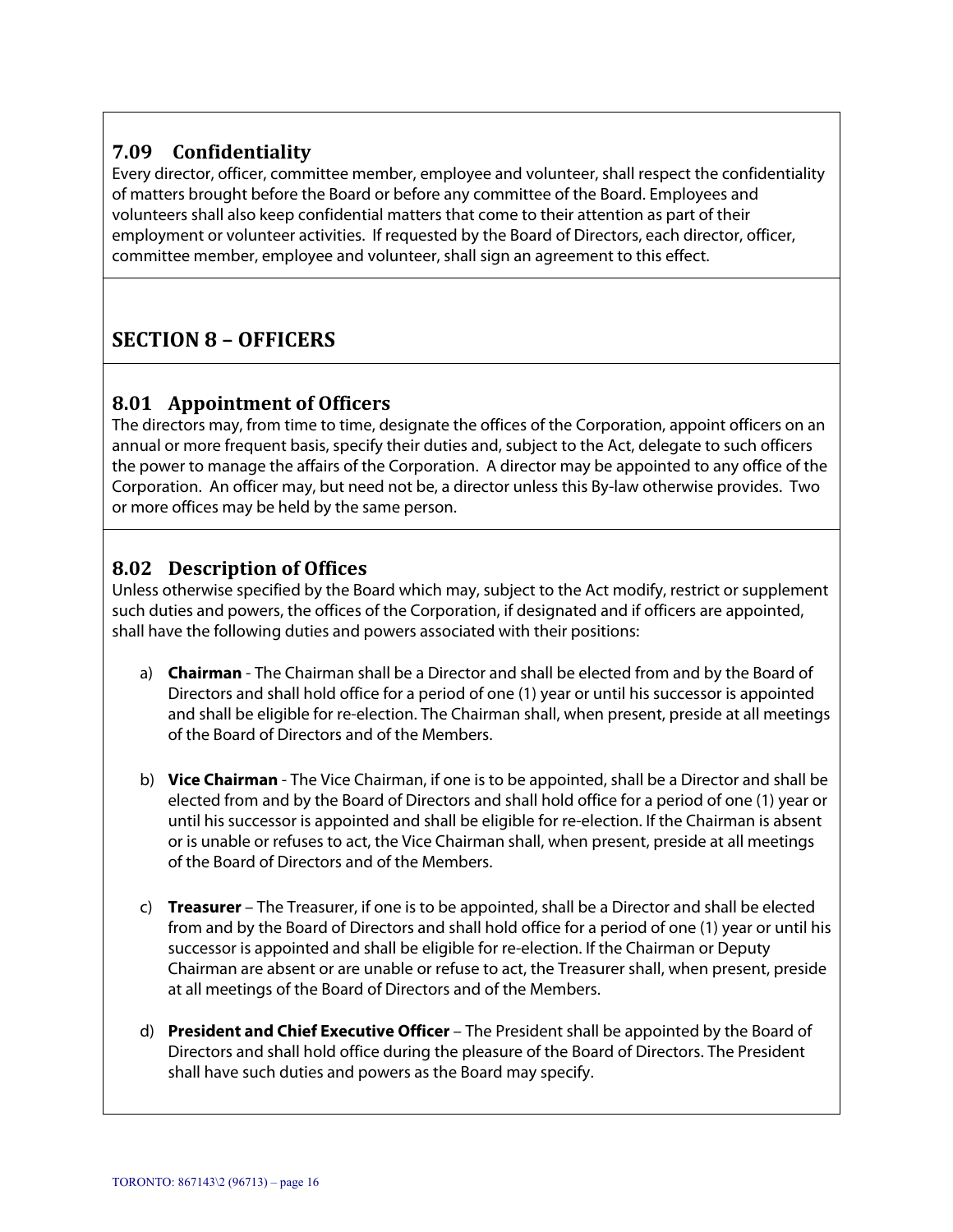e) **Secretary** – The Secretary shall be appointed by the Board of Directors and shall hold office during the pleasure of the Board of Directors. The Secretary shall have such other duties and powers as the Board may specify.

The powers and duties of all other officers of the Corporation shall be such as the terms of their engagement call for or the Board requires of them.

### **8.03 Variation of Duties**

The Board may from time to time and subject to the Act, vary, add to or limit the powers and duties of any officer.

### **8.04 Term of Officers**

With the exception of the President and Chief Executive Officer, each officer shall retire at the annual meeting but shall be eligible for re-election if otherwise qualified, provided that no individual may serve as an officer for more than five (5) consecutive years. A person who has ceased to be eligible for re-election due to this section shall again be so eligible on the first anniversary of the date on which he or she ceased to be an officer. Notwithstanding the preceding, the Board may by resolution extend the eligibility of an officer who has served for five (5) consecutive years for one or more additional years.

## **8.05 Vacancy in Office**

In the absence of a written agreement to the contrary, the General Members of the Corporation may remove by special resolution, whether for cause or without cause, any officer of the Corporation. Unless so removed, an officer shall hold office until the earlier of:

- a) the officer's successor being appointed,
- b) the officer's resignation,
- c) such officer ceasing to be a Director (if a necessary qualification of appointment) or
- d) such officer's death.

If the office of any officer of the Corporation shall be or become vacant, the Directors may, by ordinary resolution, appoint a person to fill such vacancy.

# **SECTION 9 – INDEMNITIES TO DIRECTORS AND OTHERS**

#### **9.01 Limitation of Liability**

No director or officer shall be liable for the acts, receipts, neglects or defaults of any other director or officer or employee or for joining in any receipt or act for conformity or for any loss, damage or expense happening to the Corporation through the insufficiency or deficiency of title to any property acquired by the Corporation for or on behalf of the Corporation or for the insufficiency or deficiency of any security in or upon which any of the monies of the Corporation shall be invested or for any loss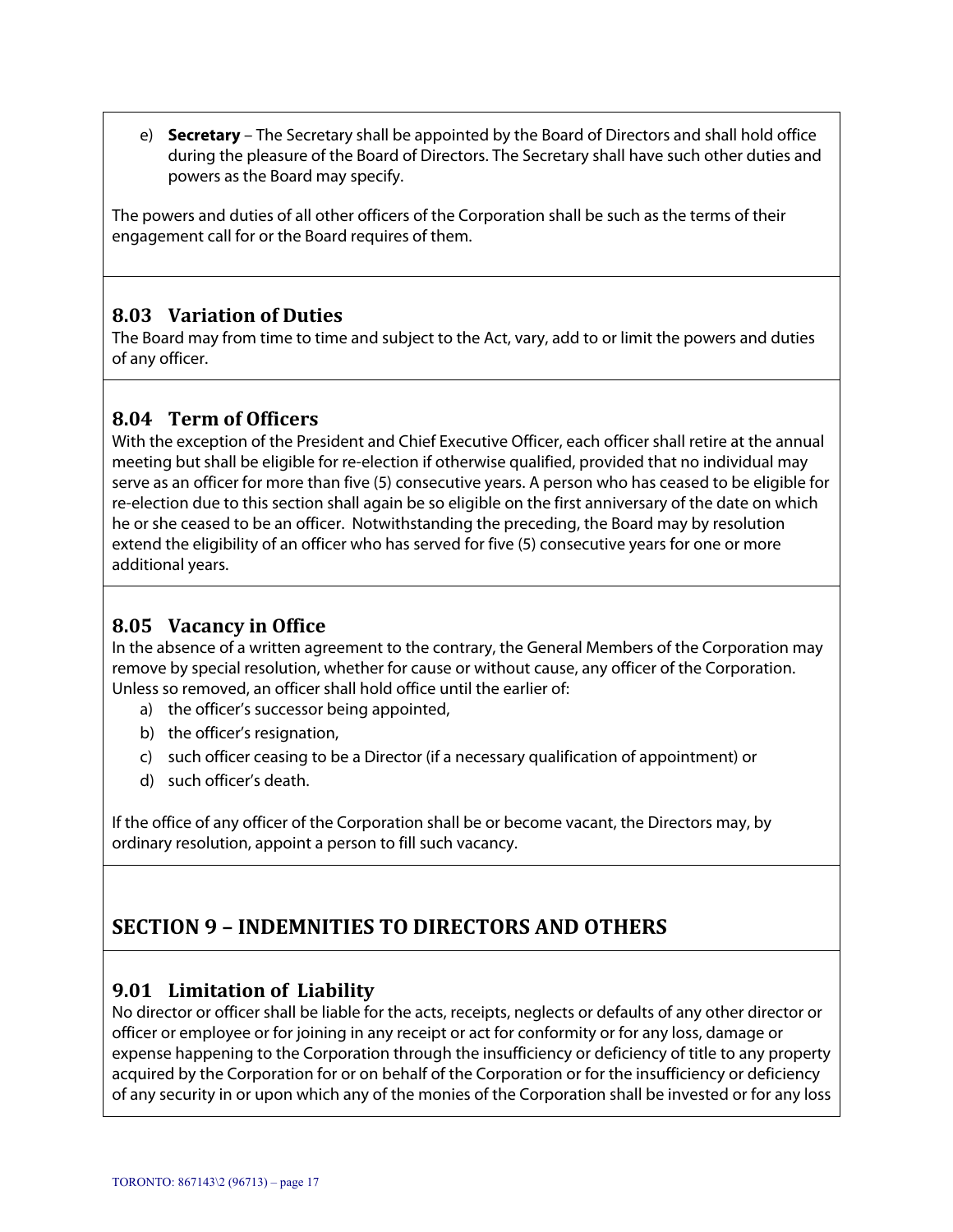or damage arising from the bankruptcy, insolvency or tortious act of any person with whom or which any of the monies, securities or effects of the Corporation shall be deposited or for any loss occasioned by any error of judgement or oversight on his part, or for any other loss, damage or misfortune whatever which shall happen in the execution of the duties of his office or in relation thereto, unless the same are occasioned by his or her own wilful neglect or default; provided that nothing herein shall relieve any director or officer from the duty to act in accordance with the Act or from liability for any breach thereof.

## **9.02 Indemnity of Directors and Officers**

Every director and officer of the Corporation, every former director or officer of the Corporation, or a person who acts or acted at the Corporation's request as a director or officer of a body corporate of which the Corporation is or was a shareholder or creditor, and his or her heirs and legal representatives shall, from time to time, be indemnified and saved harmless by the Corporation from and against all costs, charges and expenses, including an amount paid to settle an action or satisfy a judgment, reasonably incurred by him or her in respect of any civil, criminal or administrative action or proceeding to which he or she is made a party by reason of being or having been a director or officer of the corporation or such body corporate if,

- a) he or she acted honestly and in good faith with a view to the best interests of the Corporation; and
- b) in the case of a criminal or administrative action or proceeding that is enforced by a monetary penalty, he or she had reasonable grounds for believing that his or her conduct was lawful.

## **9.03 Insurance**

Subject to the limitations contained in the Act, the Corporation may purchase and maintain insurance for the benefit of an individual referred to in Section 151(1) of the Act against any liability incurred by the individual:

- a) in the individual's capacity as a director or officer of the Corporation; or
- b) in the individual's capacity as a director or officer, or similar capacity, of another entity, if the individual acts or acted in that capacity at the Corporation's request.

## **SECTION 10 ‐ BY‐LAWS**

#### **10.01 By‐laws**

By-laws may be enacted, repealed or amended at any general meeting of Members by ordinary resolution, if notice of the proposed By-law, repeal or amendment is given to the President at least one (1) month before the date of the meeting at which it is to be considered and a copy of such proposed By-law, repeal or amendment is mailed to each Member at least two (2) weeks before the date of such meeting.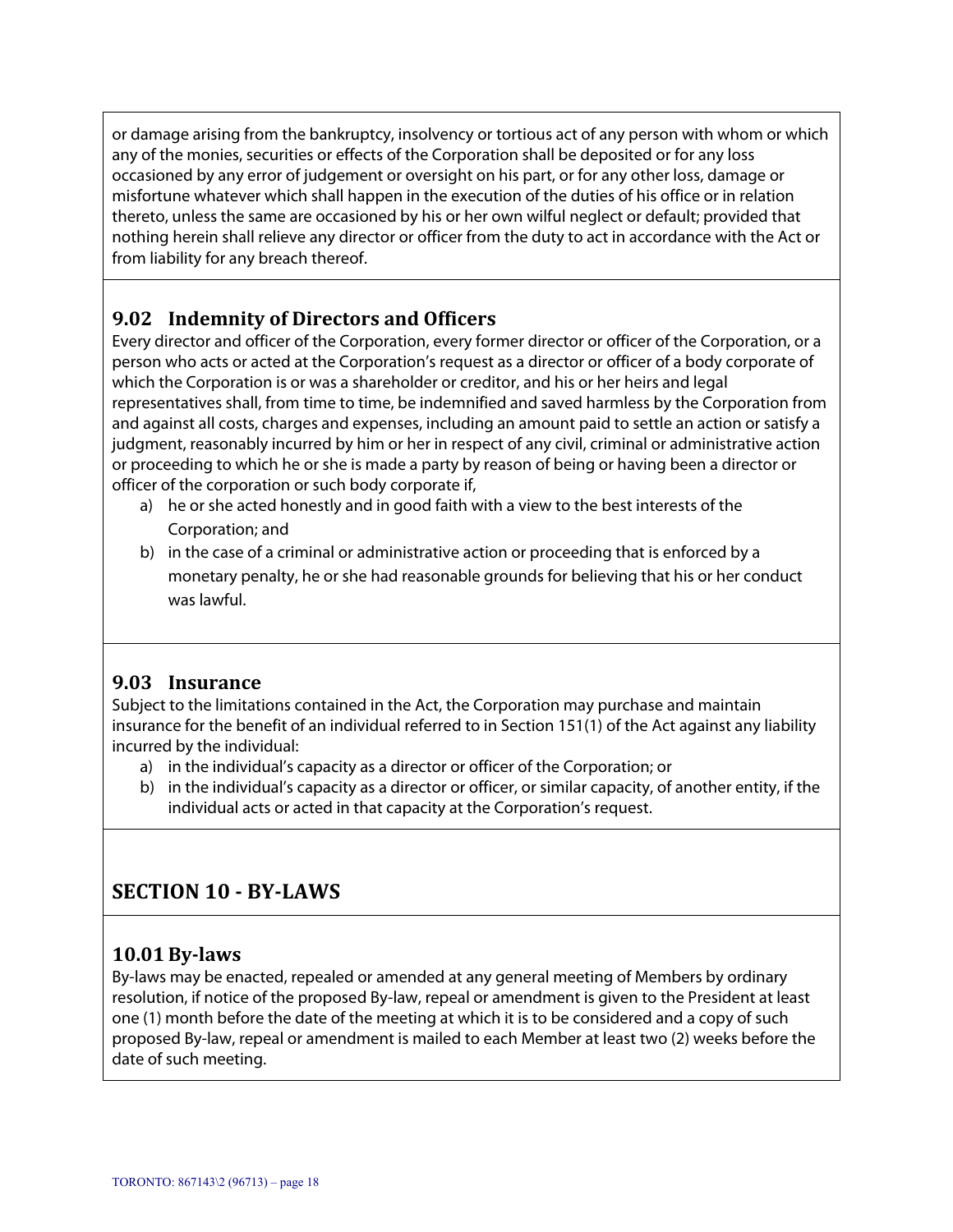# **SECTION 11 ‐ NOTICES**

## **11.01 Method of Giving Notices**

Any notice (which term includes any communication or document) to be given (which term includes sent, delivered or served), other than notice of a meeting of Members or a meeting of the Board of Directors, pursuant to the Act, the Articles, the By-laws or otherwise to a Member, Director, officer or member of a committee of the Board or to the public accountant shall be sufficiently given:

- a) if delivered personally to the person to whom it is to be given or if delivered to such person's address as shown in the records of the Corporation or in the case of notice to a Director to the latest address as shown in the last notice that was sent by the Corporation in accordance with Section 128 (Notice of Directors) or 134 (Notice of Change of Directors); or
- b) if mailed to such person at such person's recorded address by prepaid ordinary or air mail; or
- c) if sent to such person by telephonic, electronic or other communication facility at such person's recorded address for that purpose; or
- d) if provided in the form of an electronic document in accordance with Part 17 of the Act.

A notice so delivered shall be deemed to have been given when it is delivered personally or to the recorded address as aforesaid; a notice so mailed shall be deemed to have been given when deposited in a post office or public letter box; and a notice so sent by any means of transmitted or recorded communication shall be deemed to have been given when dispatched or delivered to the appropriate communication company or agency or its representative for dispatch. The Secretary may change or cause to be changed the recorded address of any Member, Director, officer, public accountant or member of a committee of the Board in accordance with any information believed by the Secretary to be reliable. The declaration by the Secretary that notice has been given pursuant to this By-law shall be sufficient and conclusive evidence of the giving of such notice. The signature of any Director or officer of the Corporation to any notice or other document to be given by the Corporation may be written, stamped, type-written or printed or partly written, stamped, type-written or printed.

#### **11.02Omissions and Errors**

The accidental omission to give any notice to any Member, Director, officer, member of a committee of the Board or public accountant, or the non-receipt of any notice by any such person where the Corporation has provided notice in accordance with the By-laws or any error in any notice not affecting its substance shall not invalidate any action taken at any meeting to which the notice pertained or otherwise founded on such notice.

#### **11.03 Computation of Time**

Where a given number of days' notice or notice extending over a period is required to be given under the By-laws, the day of service, posting or other delivery of the notice shall not, unless it is otherwise provided, be counted in such number of days or other period.